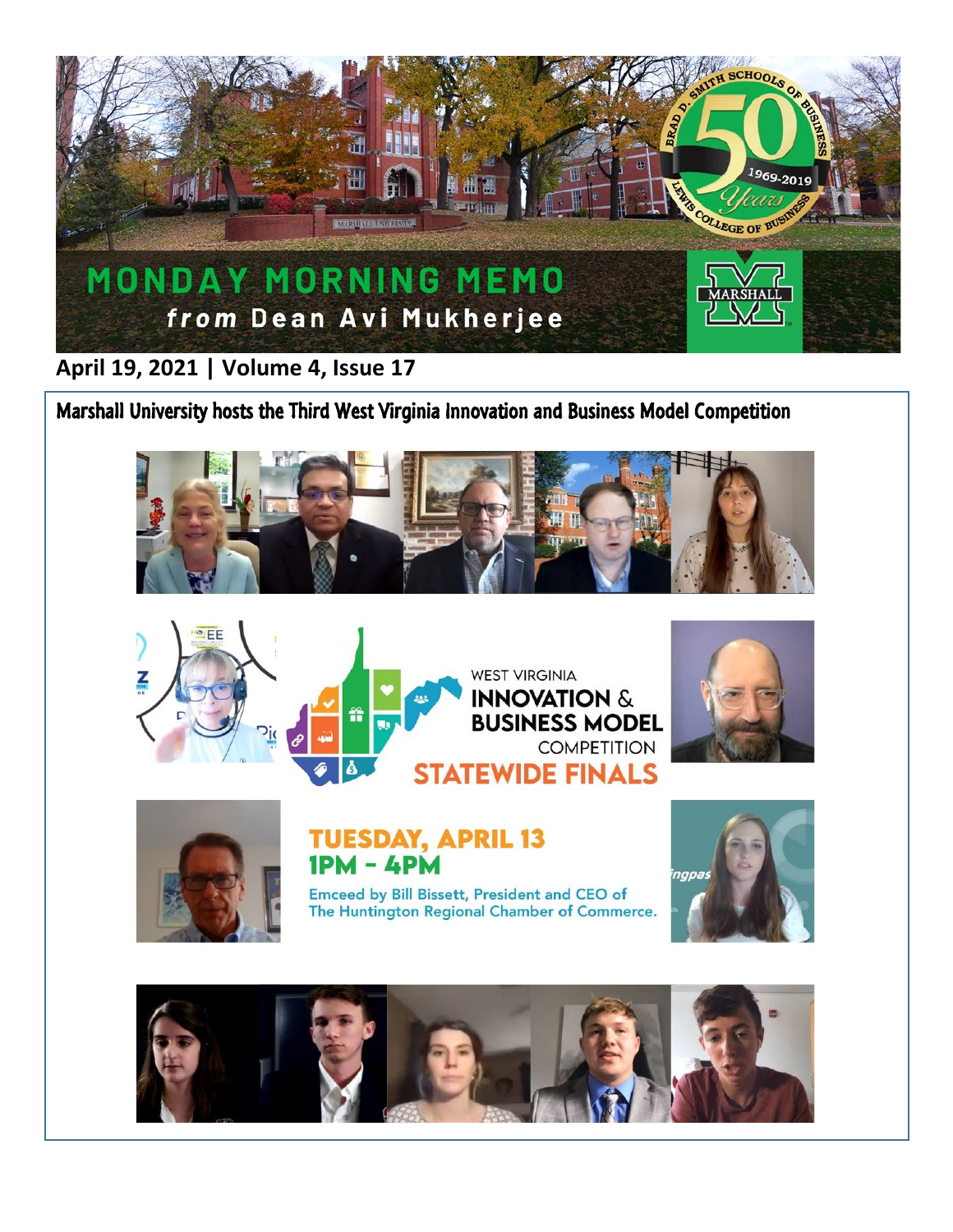

Marshall University's Lewis College of Business and Brad D. Smith Schools of Business and their Center for Entrepreneurship and Business Innovation (iCenter) have hosted the third annual West Virginia Innovation and Business Model Competition (WVIBMC) finals on Tuesday, April 13. The statewide competition is open to all students enrolled in a two- or four- year institution of higher education in West Virginia.

This unique and exciting endeavor was conceived as a collaborative effort between business school deans and heads of fouryear colleges and universities in West Virginia in 2018 to foster innovation and entrepreneurship across the state. This student competition also owes its origin to the Design for Delight event hosted by Marshall in collaboration with Intuit in 2017. Brad D. Smith and his team at Intuit have trained our entire College of Business faculty and staff and some of our student leaders on Design Thinking, making our college a center of excellence for design thinking in higher education. Our goal is to propagate this new approach to innovation across the state. Entrepreneurship faculty from business schools from all around the state of WV got trained on design thinking by our Marshall Innovation catalysts, who in turn have trained their student entrepreneurs to come up with new business ideas using design thinking as the theme. As part of the competition, seven participating institutions hosted a campus qualifier, where their top team was selected to move on to the finals, and at the finals, a pre-recorded eight-minute pitch video was played and followed by 10 minutes of Q&A from the judges. Due to ongoing COVID-19 concerns, this year's competition was hosted virtually via Zoom. Dr. Bill Bissett, president and CEO of the Huntington Regional Chamber of Commerce, served as the master of ceremonies for the event.

The judges for the event were David Bland, founder, author, and CEO of Precoil, Inc.; Scott Ewing of the Appalachian Investors Alliance; and Dr. Jackie Khorassani, entrepreneurship director and professor at Marietta College.

The focus of the competition is designing desirable, feasible, and viable business models that are attractive to investors. Students learns and apply a blend of entrepreneurial best practices like design thinking, business model canvas, and lean startup to identify problems, create game-changing solutions, and develop business models by testing their assumptions on real customers. The WVIBMC is passionate about giving students the mindset and tools they need to innovate high-impact businesses that will change their lives and the lives of those in the state and beyond.

Winning first place was Morgania, a sustainable fashion business created by Morgan Widmer of West Virginia University. Widmer will receive a prize package of \$3,000. Her faculty mentors were Dr. Carrie White and Anne Jones. Widmer is a senior fashion design major from Buckhannon, West Virginia.

"With the money I won from WVIBMC, I'm going to get the equipment I need to make prototypes and start producing inventory for my brand to sell on my website," Widmer said. "I'm incredibly excited to move along this journey in making fun, playful designs that are sustainable and help make the fashion industry a good place for people and for the planet."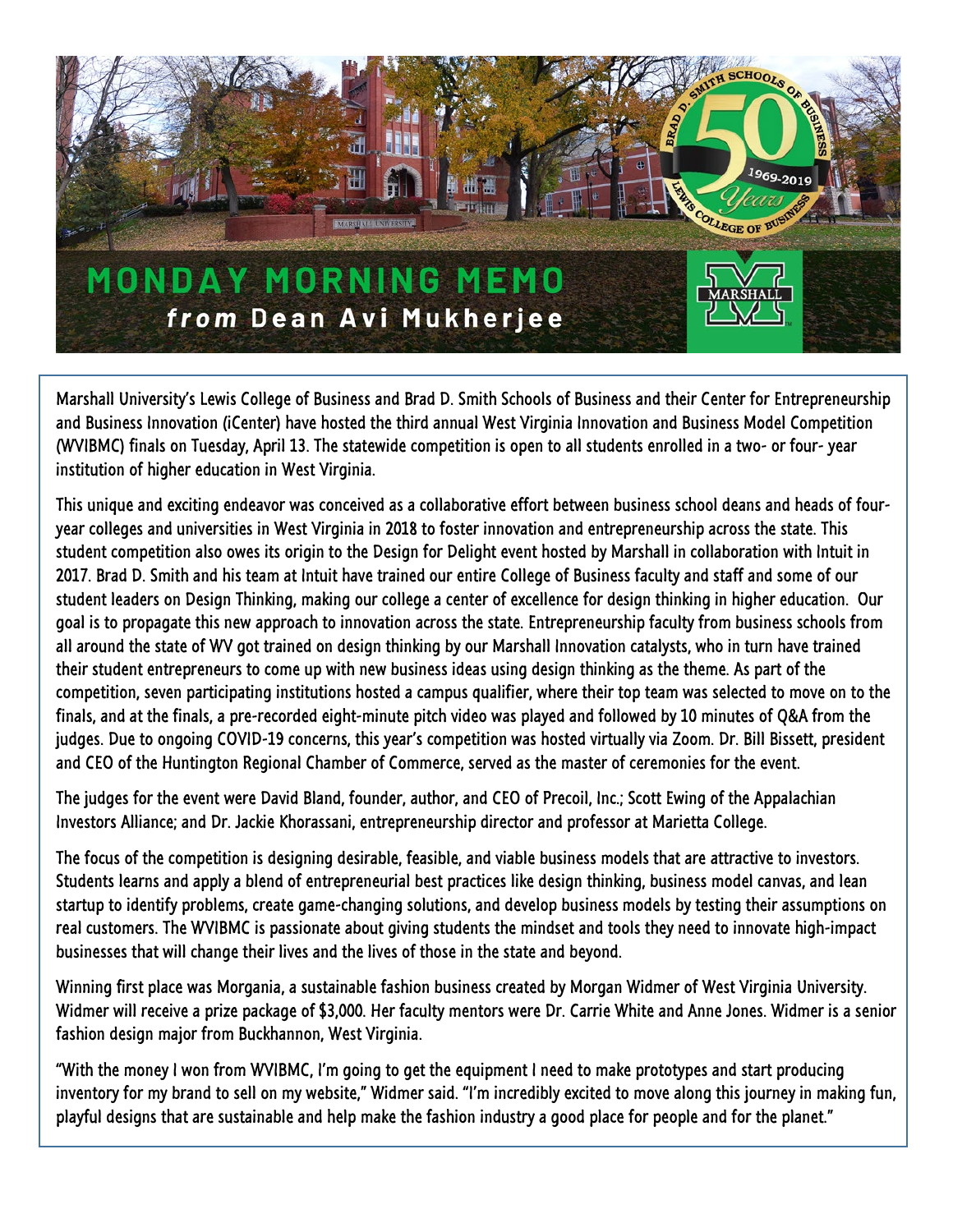

The second-place winner was Tots Anytime, an anytime aftercare business, created by Marshall University students Tommie McCartney and Isabella Schrader. McCartney, a junior management major from South Point, Ohio, and Schrader, a freshman biomedical engineering major from Huntington, will receive a prize package of \$2,000. Their faculty advisor was Dr. Ben Eng.

"I believe the WVIBMC competition has truly helped our business, not just from a financial standpoint, but also from the input given by the judges," McCartney said. "With their knowledge and experience, we have made multiple changes that have improved our company, and that advice is priceless."

Earning third-place was Issac Prather from Concord University, who will receive a prize package of \$1,000. His business, Ez Lube, seeks to serve athletes with prosthetics, and his faculty advisor was Dr. Angela Addair. Prather is a junior resource tourism and management major from Summersville, West Virginia.

"The WVIBMC was an eye-opening experience in terms of interacting with the judges and competing against great competition," Prather said.

Honorable mentions and \$500 were awarded to finalists Mary Griffith from Alderson Broaddus University and Justin Kemp and Ciara Radcliff from Fairmont State University.

The competition is made possible by the generosity of the Robert E. Yancey, Sr. Entrepreneurship Endowment and Intuit. It was coordinated by Olen York, instructor of entrepreneurship and director of the iCenter; Jeremy Turner, Lewis College of Business executive in residence, and Tricia Ball, associate director of the iCenter and Brad D. Smith Business Incubator.

"I believe our iCenter promotes a dream  $-$  a dream to think 'out of the box' and embrace risks; a dream to disrupt, innovate and challenge status quo; a dream to solve societal and business problems; a dream to seek rapid experimentation and pivot failure to success; a dream to bring different constituencies / stakeholders together; and a dream to turn adversity into economic prosperity," Dr. Avi Mukherjee, dean of the Lewis College of Business, said in his opening remarks. "WVIBMC is turning this dream into reality."

WVIBMC was part of Bridging Innovation, a week of virtual competitions across the state that are promoting and fostering entrepreneurship in West Virginia. The competitions range from supporting elementary to college students in their pursuit of becoming entrepreneurs and creating more opportunities in West Virginia.

The link to the WVIBMC Statewide Finals is[: https://youtu.be/FSb1JfVfEro](https://youtu.be/FSb1JfVfEro)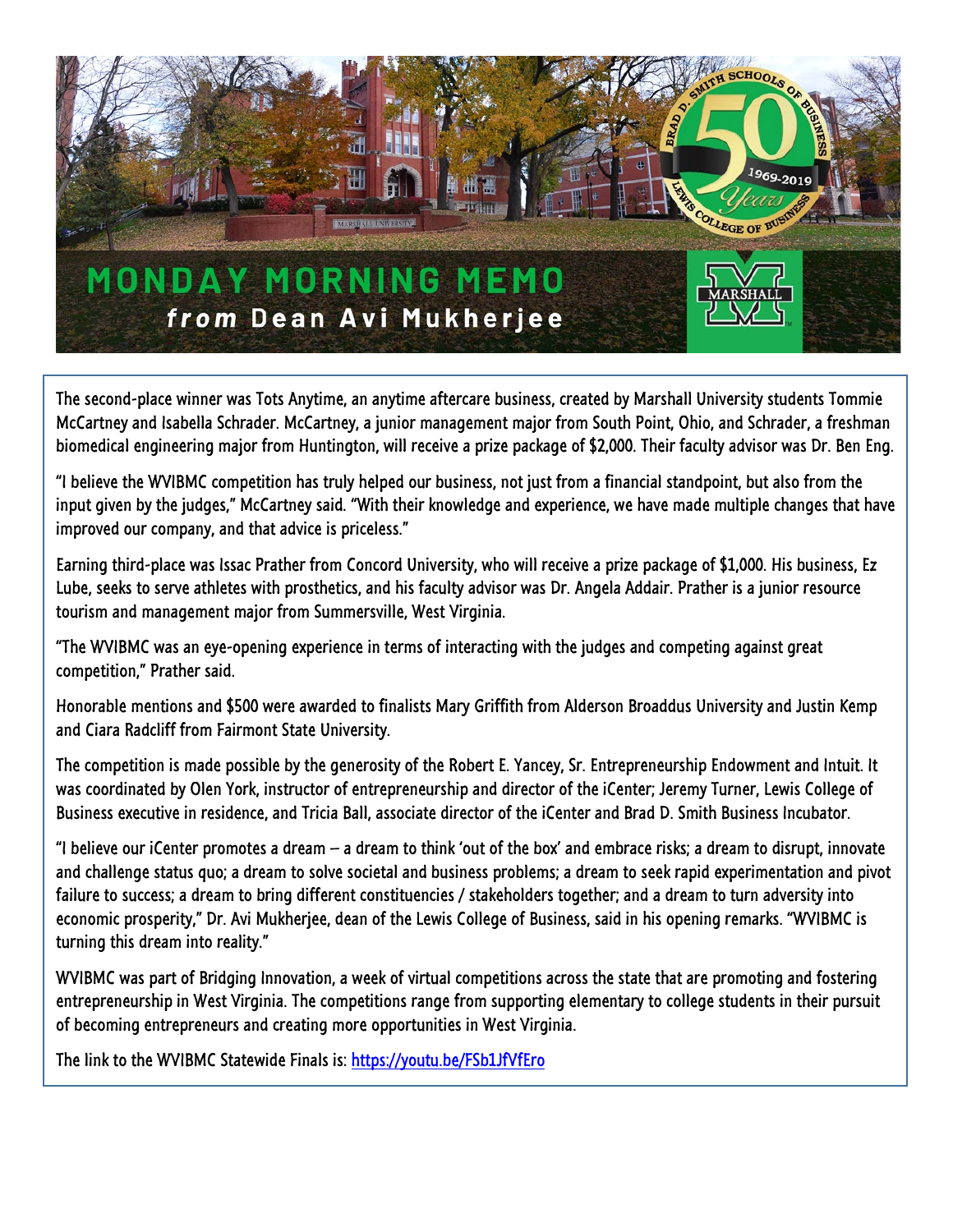

Brad D. Smith Schools of Business Teaching & Learning Conference launched



The Lewis College of Business and its Brad D. Smith Schools of Business celebrated the inaugural Teaching and Learning Conference on Friday, April 9. The theme of this conference was "From Learning to Doing: Experiential Learning, Teaching Adaptability, and Global Trends in Business Education."

In this virtual Teaching and Learning conference, we had 3 faculty panel discussions, 9 faculty mini presentations, and a student sharing session at the end. 17 faculty members made presentations - Uyi Lawani, Rex McClure, Liz Alexander, Margie McInerney, Susan Lanham, Kent Willis, Amanda Thompson-Abbott, Olen York, Uday Tate, Kevin Knotts, Deepak Subedi, Monisha Gupta, Ben Eng, Marc Sollosy, Tyson Fnu, Ralph McKinney, and Casey Baker.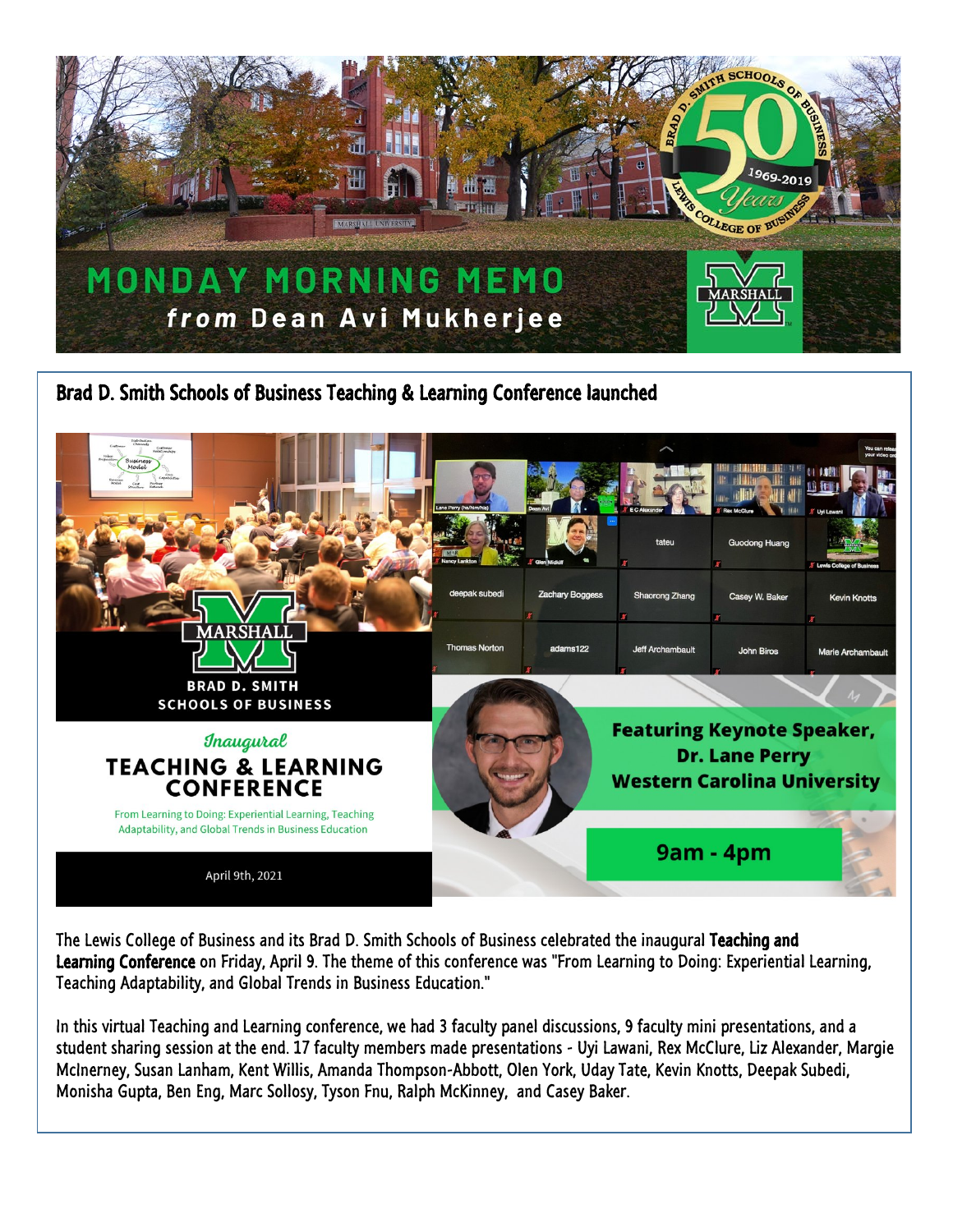

Dr. Lane Perry, Executive Director, Center for Community Engagement and Service Learning, Office of Undergraduate Studies at Western Carolina University, served as the plenary Dean's Distinguished Speaker. Dr. Perry has more than 15 years of experience in Higher Education Administration. Lane has presented and published extensively in the fields of community engagement, service-learning, global citizenship, higher education, and pedagogical approaches to disaster response. He teaches in WCU's College of Education, College of Business, and has served as a journal editor, Rotary Ambassadorial Scholar, and a New Zealand International Doctoral Research Fellow. Lane and his team's work has been recognized with awards such as the North Carolina Campus Compact Civic Engagement Professional of the Year, the Saltmarsh Award for Emerging Leaders in Civic Engagement, the Gulf South Summit Community Engagement Practitioner of the Year, the AASCU Excellence in Civic Learning, and Faculty and Student Organizations of the Year from the Engagement Scholarship Consortium. The title of his talk was "S-L Theory to S-L Practice".

Our expert panel comprising Dean Michael Prewitt, College of Business Advisory Board member Jim Rorrer and former Interim Dean Bob Simpson selected the top three mini-presentations:

## Best Presentation: "Pedagogical Mindsets to Encourage Life-Long Learning" - Ben Eng, PhD

## Second Best Presentation: "Co-Instructing: Channeling Synergy Inspiration, Innovation and Creativity" - Uyi Lawani, PhD and Ralph McKinney, Jr., DBA

## Third Best Presentation: "Teaching Case: Spanning the Knowledge-Doing Gap" - Marc Sollosy, DBA

There was remarkable consistency in the judging scores. All three awards come with modest cash prizes.

In his welcome message, Dean Avi Mukherjee said: "On behalf of the faculty, staff and students at the Brad D. Smith Schools of Business, I want to extend our warmest welcome to all participants to the Inaugural Teaching & Learning Conference at Marshall University! This year's theme is "From Learning to Doing: Experiential Learning, Teaching Adaptability, and Global Trends in Business Education". Business is a rapidly transforming space, and it is important that the educators of future business leaders not only keep pace but also steer the course in this ever-shifting environment during the Covid-19 pandemic. At the Brad D. Smith Schools of Business, we seek to accomplish this by hosting this Teaching & Learning Conference where business educators can develop and share ideas, experiences and best practices related to online and virtual instruction, pedagogical innovations, research related to learning and teaching, etc. The conference will share ideas that will help business educators foster in business school students the skills necessary to be personally successful and contribute to business and economic development and strengthening the communities in which they live and work. This conference brings together academics to discuss the future of business education, as well as current trends and changes. Each year the Teaching & Learning conference will pivot to focus on target issues specific to graduate and undergraduate business education. I thank all the distinguished invited speakers for their presence and contributions to the conference. I also thank the Teaching & Learning Committee for their efforts in ensuring a rigorous review process to select high quality presentations."